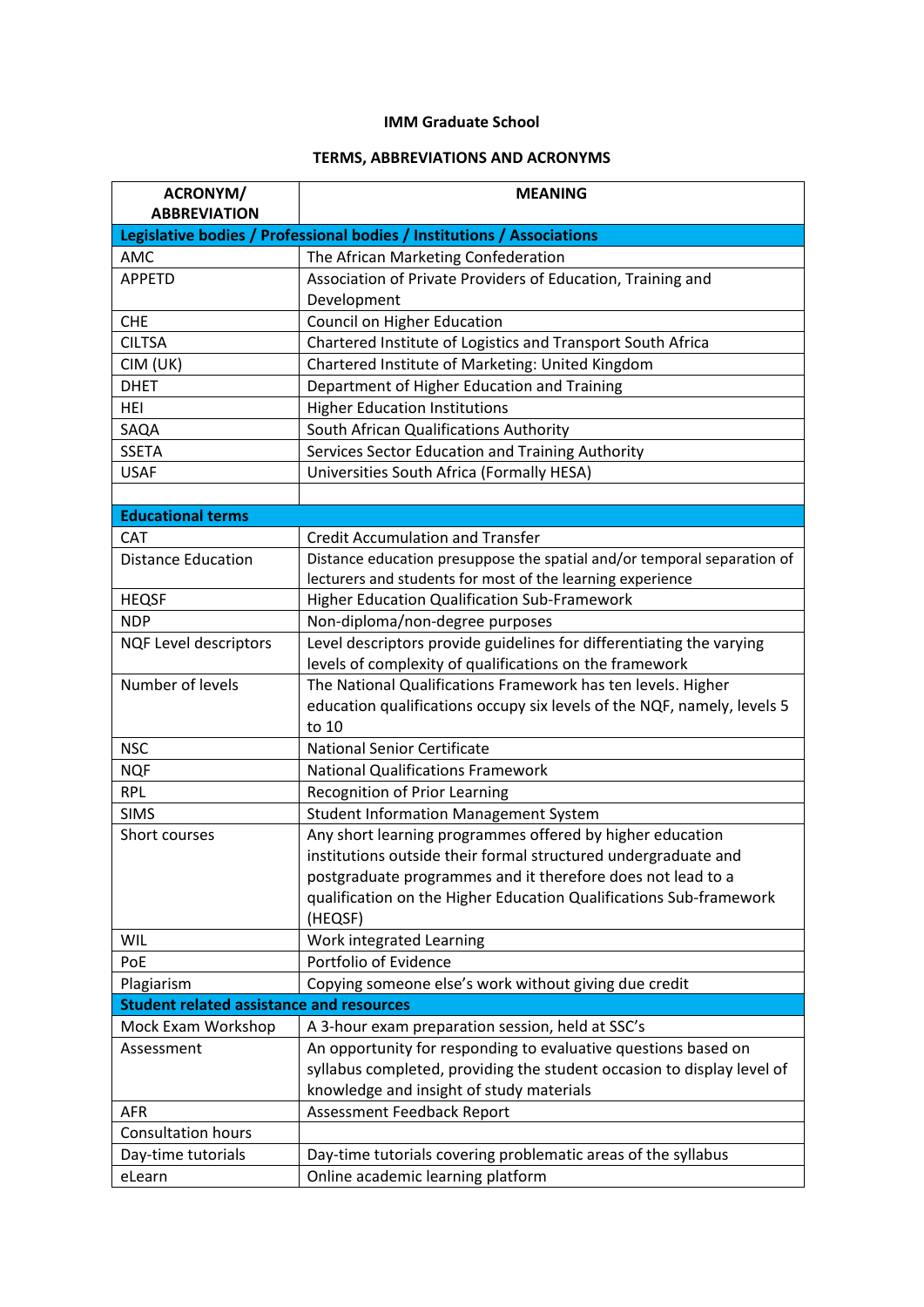| <b>Evening tutorials</b>            | Evening tutorials covering problematic areas of the syllabus                 |
|-------------------------------------|------------------------------------------------------------------------------|
| <b>Online Tutorial</b>              | A pre-recorded or live session on a defined focus-area presented, via        |
|                                     | the Internet, on the eLearn platform                                         |
| Pacers                              | Set target dates and academic milestones per module                          |
| PI                                  | Private invigilation, a student hiring an invigilator to supervise an        |
|                                     | examination session in a venue in a city where official IMM Graduate         |
|                                     | School examinations have not been scheduled                                  |
| <b>RA</b>                           | Result Appeal                                                                |
| <b>SV</b>                           | Script viewing                                                               |
| Turnitin                            | An electronic text matching system that compares text against a              |
|                                     | database of sources to prevent plagiarism                                    |
| eLibrary                            | Access to collection of online peer reviewed academic journals, articles and |
|                                     | other sources                                                                |
| <b>Scribe Service</b>               | Appointing an assistant to write an examination dictated by a student        |
|                                     | who may be somehow unable to physically write it themselves                  |
| <b>SSC Head</b>                     | <b>Student Support Centre Head</b>                                           |
| <b>Study Guide</b>                  | An institution generated document reflecting a collection of additional      |
|                                     | information to supplement and enrich the prescribed textbook and             |
|                                     | containing self-assessment opportunities                                     |
| <b>Student Portal</b>               | The institution landing page which displays generic information and          |
|                                     | guidance on studying at said institution and presents registered             |
|                                     | browsers, who have the required username and password, with a link           |
|                                     | to the more specific detail on individual modules                            |
| Tutor                               | A facilitator using active learning processes to cover portions of the       |
|                                     | syllabus                                                                     |
| Reference List                      | A list of resources appearing on the last page on any academic               |
|                                     | submission for assessment indicating the sources cited in the text of        |
|                                     | the submission and following a specific referencing system                   |
| <b>IMM Harvard</b>                  | A protocol for referencing which dictates the form, format and style of      |
| Referencing System                  | citation and referencing                                                     |
| <b>Programmes</b>                   |                                                                              |
| <b>BBA</b>                          | <b>Bachelor of Business Administration</b>                                   |
| <b>BCom</b>                         | <b>Bachelor of Commerce</b>                                                  |
| <b>BPhil (Hons)</b>                 | <b>Bachelor of Philosophy Honours</b>                                        |
| Dip                                 | Diploma                                                                      |
| HC                                  | <b>Higher Certificate</b>                                                    |
| MPhil                               | Master's of Philosophy                                                       |
| PGD                                 | Postgraduate Diploma                                                         |
|                                     |                                                                              |
| <b>Modules and codes</b>            |                                                                              |
| Certificate Modules (Undergraduate) |                                                                              |
|                                     | <b>Academic Literacy</b>                                                     |
| AL/ALP101/AL101                     |                                                                              |
| <b>FBC101C</b>                      | <b>Fundamentals of Business Communication</b>                                |
|                                     | <b>Fundamentals of Business Management</b>                                   |
| <b>FBM101C</b>                      |                                                                              |
|                                     |                                                                              |
| <b>FBN101C</b>                      | <b>Fundamental Business Numeracy</b>                                         |
| <b>FDM101C</b>                      | <b>Fundamentals of Digital Marketing</b>                                     |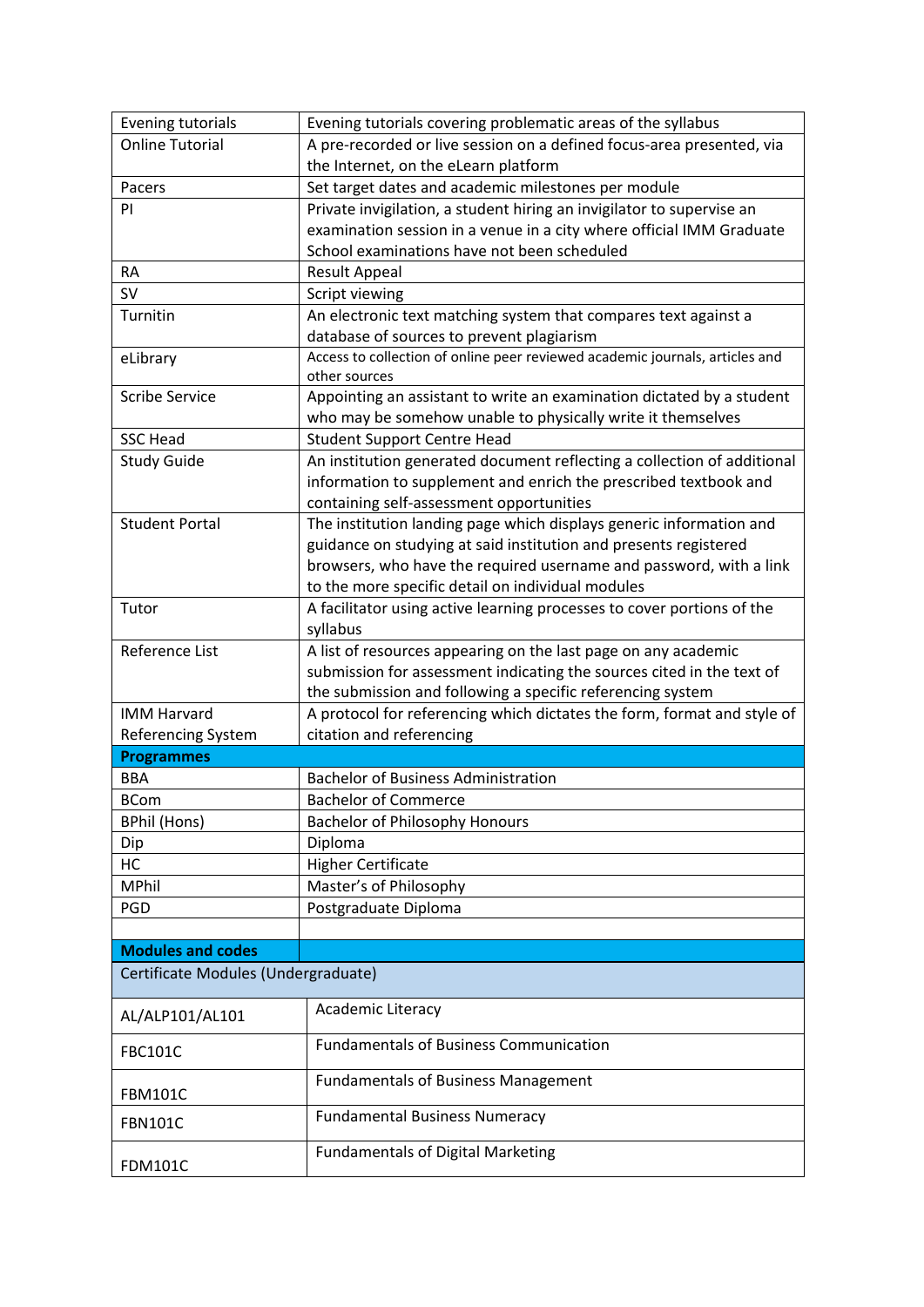| FMAR101C                        | <b>Fundamentals of Marketing</b>                         |
|---------------------------------|----------------------------------------------------------|
| <b>FSM101C</b>                  | <b>Fundamentals of Sales Management</b>                  |
| Diploma Modules (Undergraduate) |                                                          |
| ABM202D                         | Application of Business Management                       |
| ADMM201D                        | Application of Digital and Mobile Marketing              |
| <b>AFM202D</b>                  | Application of Financial Management                      |
| AM202D                          | <b>Application of Marketing</b>                          |
| <b>BL101</b>                    | <b>Business Law</b>                                      |
| <b>BMS303D</b>                  | <b>Business Management Strategy</b>                      |
| <b>ENT301D</b>                  | Entrepreneurship                                         |
| <b>HRM301D</b>                  | Human Resource Management                                |
| <b>MC201D</b>                   | <b>Marketing Communications</b>                          |
| <b>MR201D</b>                   | <b>Marketing Research</b>                                |
| <b>PBC101D</b>                  | Principles of Business Communication                     |
| <b>PBM101D</b>                  | Principles of Business Management                        |
| <b>PDM101D</b>                  | Principles of Digital Marketing                          |
| <b>PFM101D</b>                  | <b>Principles of Financial Management</b>                |
| PMAR101D                        | <b>Principles of Marketing</b>                           |
| <b>PPM101D</b>                  | Principles of Project Management                         |
| SM303D                          | <b>Strategic Marketing</b>                               |
| <b>WIL301D</b>                  | Work Integrated Learning                                 |
| Degree Modules (Undergraduate)  |                                                          |
| BBM001B                         | <b>Business-to-Business Marketing</b>                    |
| <b>BC101B</b>                   | <b>Business Communication</b>                            |
| <b>BM101B</b>                   | <b>Business Management 1</b>                             |
| <b>BM201B</b>                   | <b>Brand Management</b>                                  |
| <b>BM202B</b>                   | <b>Business Management 2</b>                             |
| <b>BM303B</b>                   | <b>Business Management 3</b>                             |
| <b>BP304B</b>                   | <b>Business Project</b>                                  |
| BRP302B/MRP302B                 | Business Research: Project / Marketing Research: Project |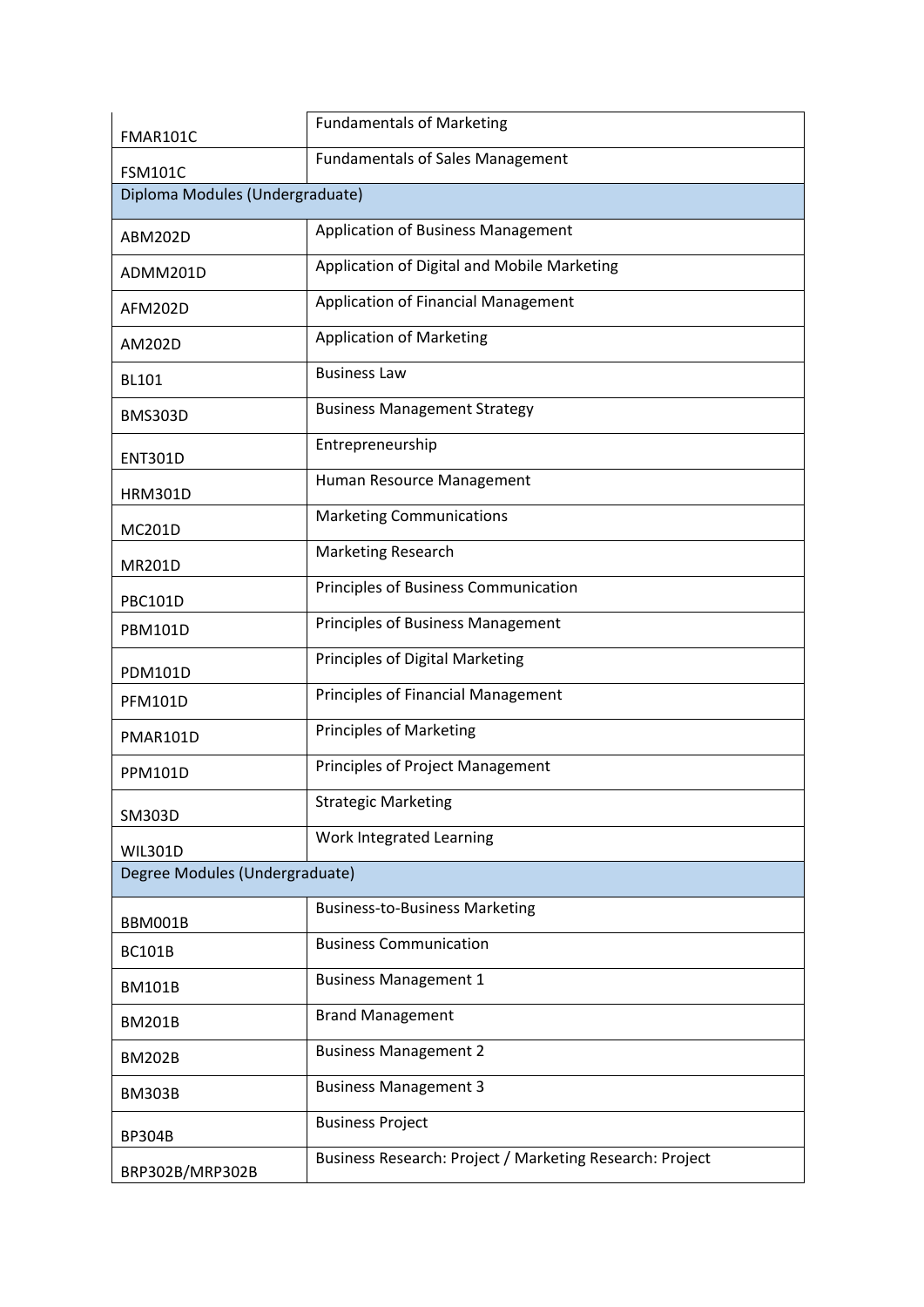| BRT201B/MRT201B      | Business Research: Theory / Marketing Research: Theory |
|----------------------|--------------------------------------------------------|
| <b>BS101B</b>        | <b>Business Statistics</b>                             |
| <b>DLM201</b>        | Distribution and Logistics Management                  |
| DMA001B              | <b>Digital Marketing Application</b>                   |
| ECO101               | Economics 1                                            |
| ECO201               | Economics 2                                            |
| ECOP101B             | <b>Economic Principles</b>                             |
| <b>FM101B</b>        | <b>Financial Management 1</b>                          |
| <b>FM202B</b>        | <b>Financial Management 2</b>                          |
| <b>FM303B</b>        | <b>Financial Management 3</b>                          |
| GM301B               | <b>Global Marketing</b>                                |
| <b>IMC201B</b>       | <b>Integrated Marketing Communications</b>             |
| <b>MAR101B</b>       | Marketing                                              |
| <b>MAR202B</b>       | Marketing 2                                            |
| MAR303B              | Marketing 3                                            |
| <b>OM301B</b>        | <b>Operations Management 3</b>                         |
| <b>PRM101B</b>       | Project Management 1                                   |
| <b>PRM201B</b>       | <b>Project Management</b>                              |
| <b>RM001B</b>        | <b>Retail Marketing</b>                                |
| <b>SAM101B</b>       | Sales Management 1                                     |
| <b>SCM101B</b>       | Supply Chain Management 1                              |
| <b>SCM202B</b>       | Supply Chain Management 2                              |
| SCM303B              | Supply Chain Management 3                              |
| SEM001B              | <b>Services Marketing</b>                              |
| Postgraduate Diploma |                                                        |
| ABMC401P             | Applied Brand and Marketing Communications             |
| AGMD401P             | <b>Applied Global Marketing Dynamics</b>               |
| AML401P              | Applied Marketing Leadership                           |
| AMM401P              | <b>Applied Marketing Metrics</b>                       |
| AMP401P              | <b>Applied Marketing Project</b>                       |